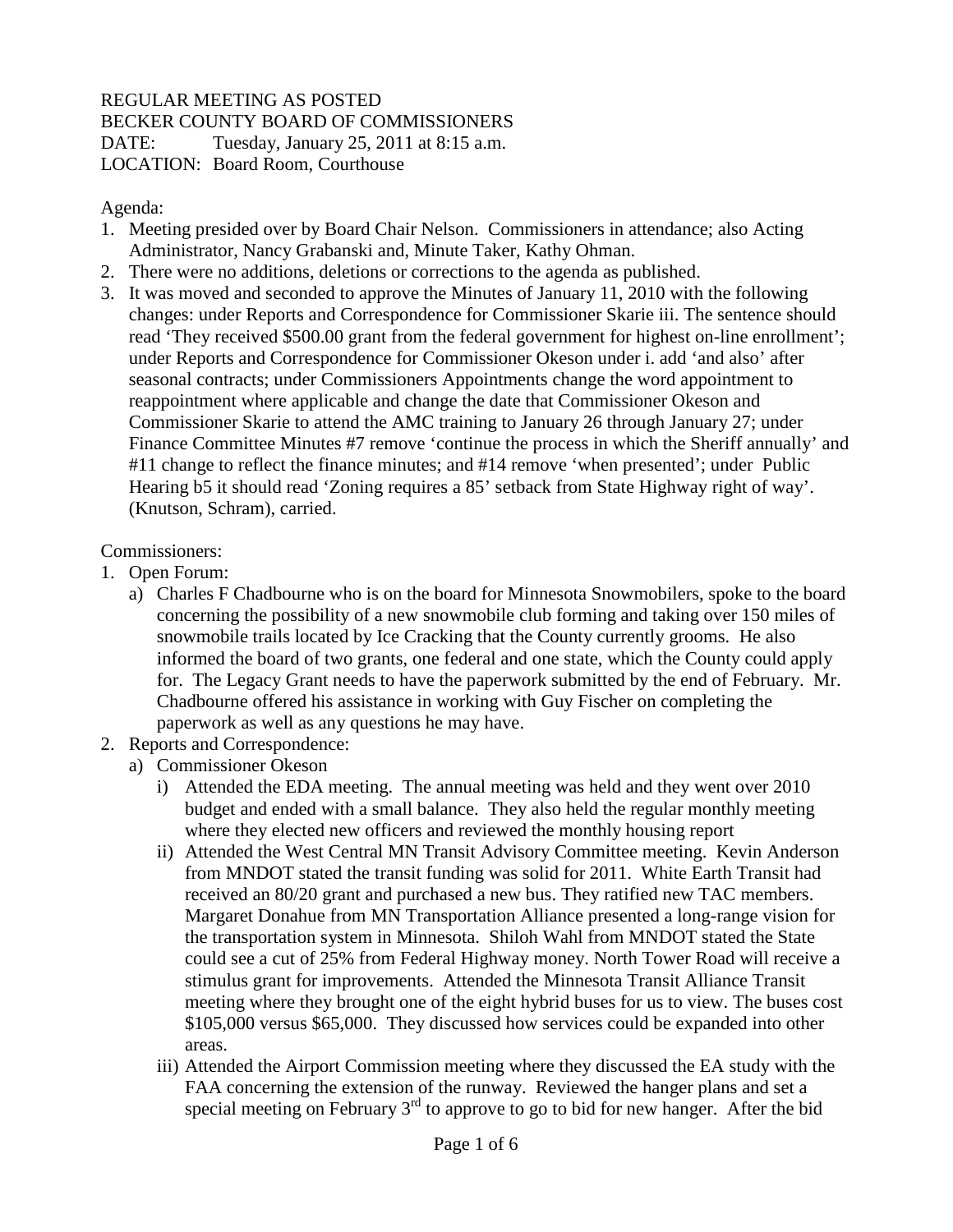process is completed it will be submitted to the FAA for approval. Discussed the icy conditions of the runway and what chemicals could be used. Discussed getting quotes for repairs to hanger doors.

- iv) Attended the Pelican Watershed Board where we discussed the Rice Lake Project and how it may affect Anchor Road. More engineering studies and soil borings need to be completed in February and then meet with Detroit Township Board. Also discussed the need for wetland credits for the project.
- v) Met with Sheriff Gordon concerning the Regional Radio Board. There is a \$5600 grant that is available and will bring to Finance for consideration. Sheriff Gordon also checked to make sure past grant monies are being handled correctly for reimbursement
- b) Commissioner Knutson
	- i) Attended the Natural Resources Committee meeting where we discussed the land leases for recreational purposes. There was a request to add additional leases. The rates for the leases have been raised to \$500.00 per year. .
	- ii) Attended the Natural Resources meeting where we discussed timber sales. Timber sales tickets are issued to the person purchasing the timber and that ticket was necessary before timber could be removed. They discussed whether a penalty should be imposed if the party purchasing the timber loses the ticket. Discussed tree planting. Last year the cost was approximately \$11,000 for tree planting and this year expect to spend approximately \$6,000.
	- iii) Attended the Parks and Recreation meeting. There has been a request from a group wanting to have a fire ring at the Mountain View Recreation Area to use for this winter. Discussed creating an area to accommodate having a fire, especially in the winter.
- c) Commissioner Schram
	- i) Attended the West Central Economic Advisory Board. They discussed grants under a different policy that have a 15 day turnaround so you will know whether you have qualified for a grant in a short time.
	- ii) Attended the Highway Committee meeting. Phil from MNDOT presented a report concerning traffic movement, Highway #75 and how it has deteriorated, as well as bus and rail transportation.
	- iii) Attended the Economic Development Authority meeting and they gave a report as to the housing they have available within Becker County.
	- iv) Becker County snowmobile trails north of Highway 34 are in excellent shape.
	- v) Dennis from MNDOT stated some of the southern counties in Minnesota have used groomers to move snow from the sides of State Highways. They have found that groomers seem to work better than other equipment.
- d) Commissioner Nelson
	- i) Attended the Aquatic Invasive Species Quorum held in Detroit Lakes. He felt it was well attended and organized with eight or nine legislators in attendance. There is bipartisan support because they are aware there is a problem and want to determine how to deal and treat it.
	- ii) Attended the Cormorant Watershed District Advisory Board meeting. They are doing their ten-year plan and setting goals. Discussed hiring a part-time administrator position.
	- iii) Attended the Becker County Soil and Water meeting. Discussed many programs some of which are; WHIP, EQIP, grazing plans and green acres. Discussed the Lake Water Challenge Grant concerning 20 lakes. The cost of the summary for the 20 lakes is \$1000 and COLA will match the \$500 grant and Becker County will pay \$500 with \$100 of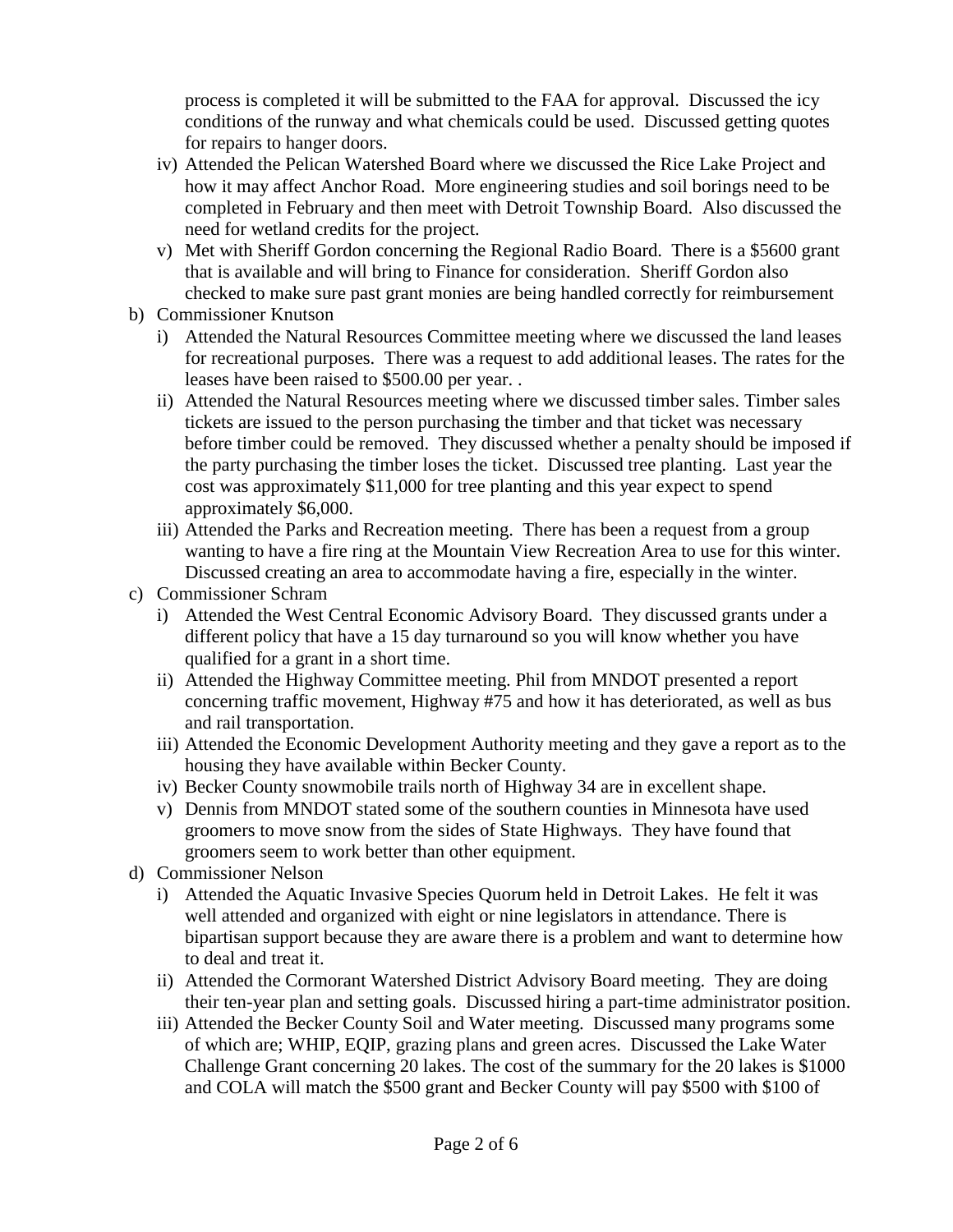that \$500 to go to Soil and Water. Discussed the Agricultural Inspector reports concerning noxious weeds. This list needs to be approved.

- iv) Attended the Human Services meeting where a demonstration was given on the paperless E document system. This company does work with state agencies so their program adapts to the requirements of those agencies. The system had an automatic fillin capability of available data that was already in the system. The system can scan using color, which is used widely by Human Services. Becker, Clay and Otter Tail are the three counties looking at this program as a possible joint venture.
- v) Attended the Lake Agassiz Regional Library meeting. Because there was no additional substantiated information concerning a personal issue the issue was closed. LARL went to State Bank and Trust which has saved them monthly fees.
- vi) Attended Sunnyside meeting and they had a very profitable month.
- e) Commissioner Skarie
	- i) Attended the Labor Management Meeting. Everything has been set up for the LMC Bay auction to take place with the goal of \$2011 this year. The money raised will continue to go to the food bank. A presentation was given about the program MAC/NAP. There were four spirit awards given out and they in turn are entered into the drawing at the annual banquet that was held last week. He felt the banquet was well organized and enjoyed attending. Looked at the Acceptable Use Policy concerning computer use. The members went through the policy and made suggestions and will address it again at the next meeting.
	- ii) Attended the Lakeland Mental Health meeting in Fergus Falls. They have moved to a new building that has been certified as a green building. They will be sending middle management personnel to Washington, D.C. for a meeting. Alexandria needs new space. GMAC will be starting in March, which will save money. March  $18<sup>th</sup>$  there is a meeting at the Capitol.
	- iii) Attended Development Achievement Center meeting. They did financially well last year and do a good job on how to use their employees and manage expenses. There was a satisfaction survey where they ranked very high. He has been appointed to their finance committee.
	- iv) Attended the Fair Board meeting. The fair will be using the same carnival as they used last. Were told that sales tax will have to be paid on all building renters. Lowell Jorgenson needs to have a form for every vendor and if he misses doing a form he will be fined \$1,000. Last year was a good year financially for the fair.
- 3. Commissioners Appointments
	- a) The Commissioners need to appoint a new layperson to the Lakeland Mental Health Center Board by February 28, 2011. Karen Mulari is presently in that position. The Commissioners decided to see if anyone else has an interest in being on the board and will discuss at the next regularly scheduled board meeting.
	- b) It was moved and seconded to appoint Dan Schlauderaff to the Zoning Board to fill out Commissioner Skarie's term. (Skarie, Knutson), carried.
	- c) It was moved and seconded to appoint Mike Maloney to the EDA board. (Okeson, Knutson), carried.
	- d) It was moved and seconded to approve the appointment of Ken Shroyer to the Becker County Extension Board. (Okeson, Skarie), carried
- 4. Committee Assignments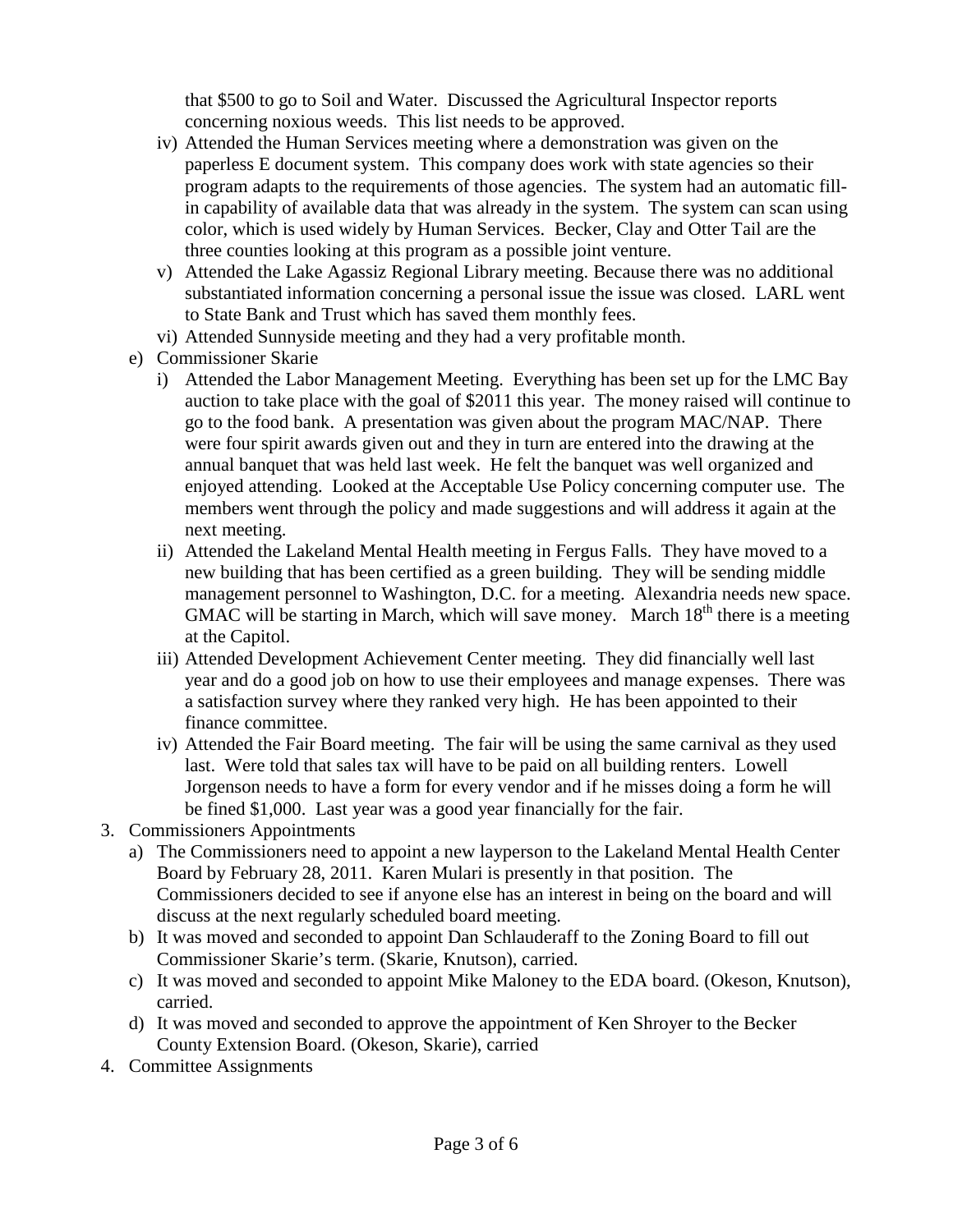a) Discussed a few changes to the committee assignments. Commissioner Schram suggested if meeting dates are known, to include them for next year to better aid the Chairman when he makes assignments.

Auditor/Treasurer

1. There were no licenses and permits

Finance Committee Minutes:

- 1. It was moved and seconded to approve the regular Claims, 1) the claim for Matthew Dretch for safety jacket should be for \$18.05, over 90 day claims (1) Johnson Lock and Key in the amount of \$2.40 due to over looked billing, the Auditor's Warrants for 1/11/2011 in the amount of \$37,729.48, and 1/18/11 in the amount of \$408,977.17, and 1/19/11 in the amount of \$481,572.10. (Schram, Skarie), carried.
- 2. The Human Services claims were reviewed and it was recommended to approve when presented.
- 3. It was recommended by the Finance Committee to approve when presented the UCare Grant Acceptance.
- 4. It was recommended by the Finance Committee to approve when presented the Minnesota Breast Feeding Coalition Grant Acceptance.
- 5. It was recommended by the Finance Committee to approve when presented the WE Care Grant Acceptance.
- 6. It was moved and seconded to pay for and apply for a grant for reimbursement for the purchase of ITV equipment for Emergency management. (Skarie, Okeson), carried.
- 7. It was moved and seconded to accept the SHIP grant from the Minnesota Department of Health to increase the wellness within the county for the amount of \$3400.00. (Knutson, Schram), carried.
- 8. It was moved and seconded to pass Resolution 01-11-2A that Becker County supports the Federal Recreational Trail Program Application for the purpose of requesting grant funds for the procurement of a trail groomer. (Knutson, Schram), carried.
- 9. It was moved and seconded to pass Resolution 01-11-2C that the Becker County Board of Commissioners hereby authorize and direct the Becker County Auditor to advertise and conduct, for the year 2011, public oral auctions for the purpose of selling tracts of timber from Becker County tax-forfeited lands on the following dates: Friday, February  $25<sup>th</sup>$ , Friday, July  $22<sup>nd</sup>$ , Friday, October  $21<sup>st</sup>$  and that the aforementioned public auctions shall be conducted at the Becker County Courthouse commencing at 10:00 AM on the given dates. (Knutson, Okeson), carried.
- 10. It was moved and seconded to approve the request to obtain quotes for Tree planting. (Knutson, Schram), carried.
- 11. It was moved and seconded to modify the finance meeting from 1/10/11; Section Environmental, paragraph two: A soil analysis is needed to determine the type of footings needed to support a new transfer station was presented. The estimated cost is \$2,600. (Okeson, Skarie), carried.

Assessor: Steve Skoog Presented:

1. There were no abatements.

Soil and Water, Brad Grant and Ed Musielewicz from NRCS Presented: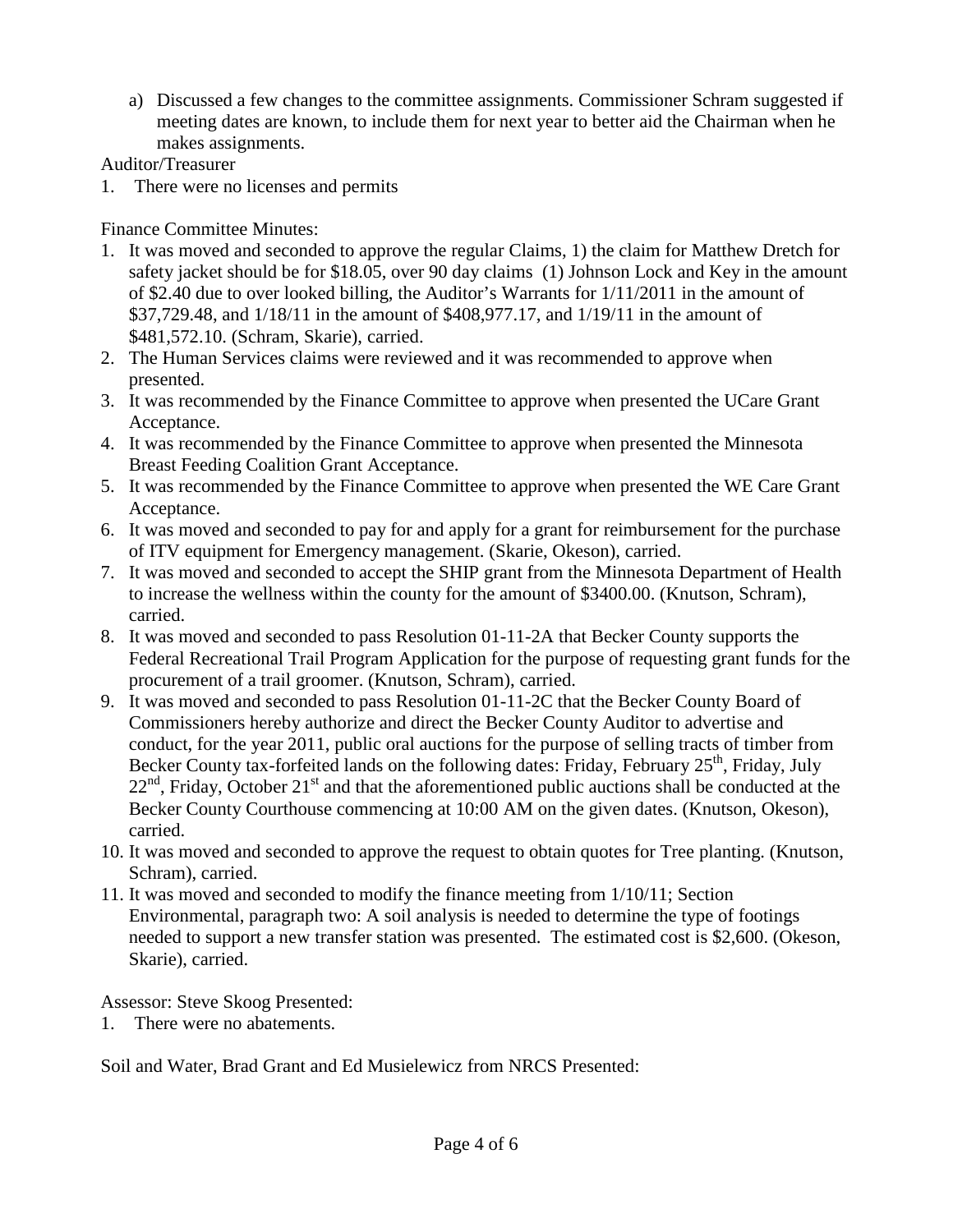- 1. It was moved and seconded to approve Resolution 01-11-2B for the adoption and implementation of the Becker County Comprehensive Local Water Management Plan. (Schram, Okeson), carried.
- 2. Mr. Grant and Mr. Musielewicz presented a report on SWCD and Federal conservation programs that were carried out this past year.

Human Services, Nancy Nelson presented:

- 1. It was moved and seconded to amend the agenda to add under Community Health 2a) iii 'Purchase of lactation support purchases'. (Knutson, Skarie), carried.
- 2. It was moved and seconded to accept the U Care grant in the amount of \$1,500.00 to assist in improving the telemedicine program that is needed for the county inmates. (Schram, Knutson), carried.
- 3. It was moved and seconded to accept the Adult Services Report. (Knutson, Okeson), carried.
- 4. It was moved and seconded to accept the Children and Family Services report. (Schram, Skarie), carried.
- 5. It was moved and seconded to accept the Financial Assistance Report. (Skarie, Okeson), carried.
- 6. It was moved and seconded to accept the MCD Report. (Knutson, Skarie), carried.
- 7. It was moved and seconded to approve Human Services Claims. (Knutson, Skarie), carried.

Community Health, Nancy Nelson presented:

- 1. It was moved and seconded to accept the Minnesota Breastfeeding Coalition Grant in the amount of \$2000.00 for creating breastfeeding friendly worksites. (Skarie, Schram), carried.
- 2. It was moved and seconded to accept the We Care funds, which provide essential goods for needy families. These receipts are collected by County staff to assist Community Health. . Knutson, Okeson), carried.
- 3. It was moved and seconded to approve the purchase of chairs and an end table in the amount of \$700.38 and a breast pump in the amount of \$1,058.96. These purchases will assist the agency in fulfilling the grant received for breastfeeding by creating a family friendly room. (Schram, Okeson), carried.
- 4. It was moved and seconded to accept the Community Health Report. (Schram, Skarie), carried.
- 5. It was moved and seconded to approve the Community Health Claims. (Schram, Skarie), carried.

Transit, Nancy Nelson presented:

- 1. It was moved and seconded to accept the Transit Ridership Report. (Skarie, Okeson), carried.
- 2. It was moved and seconded to approve the Transit Claims. (Knutson, Skarie), carried.

Planning and Zoning, Patty Swenson Presented:

- 1. It was moved and seconded to concur with Planning and Zoning to approve the Conditional Use Permit to operate an off sale liquor store (in an existing building) in an agricultural zone based on the fact that it meets the criteria set forth by Chapter 8, Section 10 of the Becker County Zoning Ordinance. (Knutson, Skarie), carried.
- 2. There was consensus by the Board to add the issue of geo-thermal pump and dump systems to be reviewed by the Ordinance Review Committee.

There being no further business, the meeting was recessed for lunch.